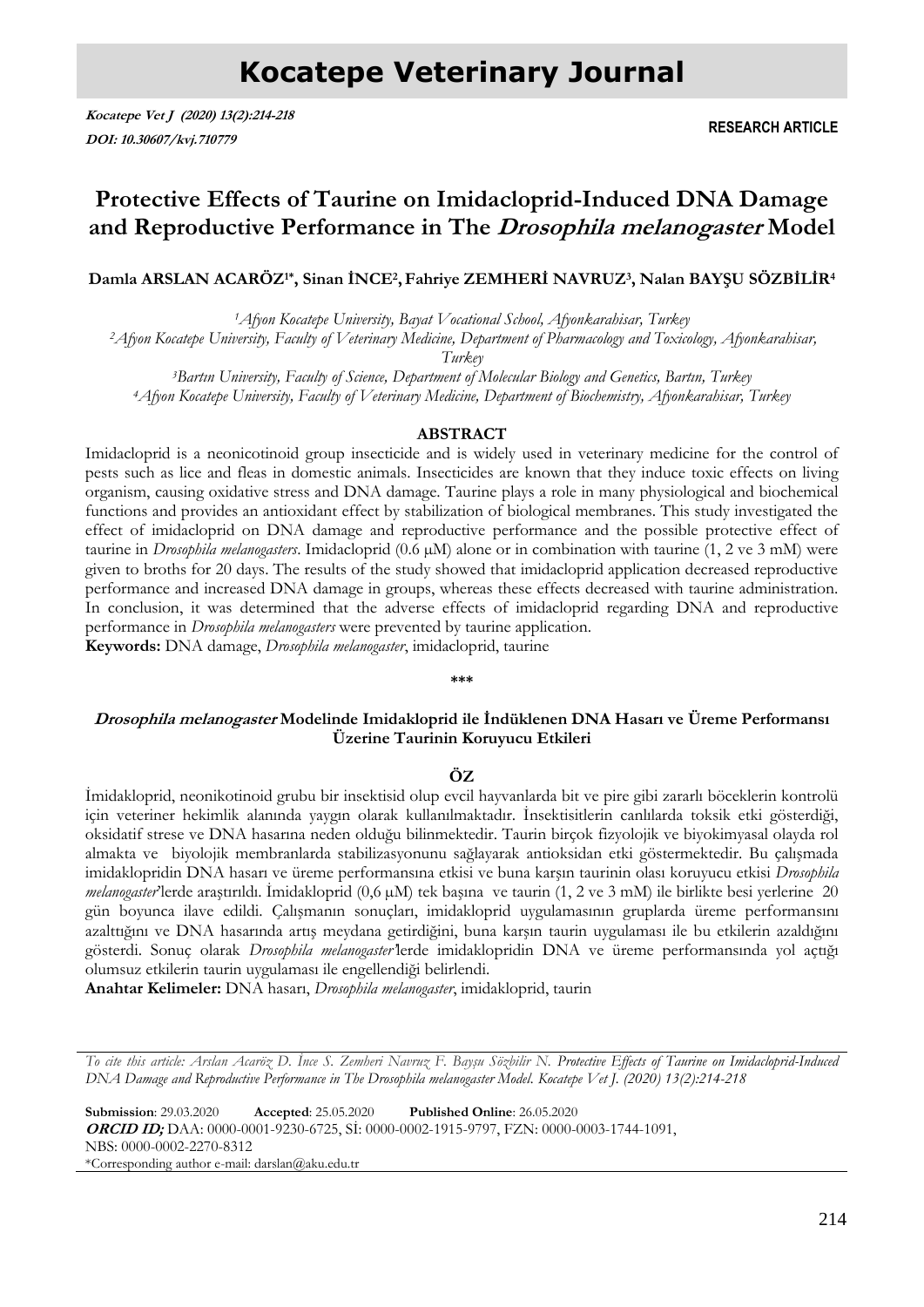### **INTRODUCTION**

Pesticides can be defined as preparations or substances that are employed to control, repel, destroy pests including weeds, insects, rodents, fungi and molds. They possess many different groups and are classified based on their target pests (Costa 2013; Richardson 2019). Pesticides are essential both in agriculture and public health. However, their molecular targets are mainly found to be in pests and also in non-target species such as humans. This situation especially involves neurotoxic pesticides (Bonner and Alavanja 2017, Richardson et al. 2019). Neonicotinoid pesticides have been firstly introduced at the beginning of the 1990s, and widely employed as insecticides throughout the world in many areas including veterinary, agriculture, and residential environment due to their ease of application and high efficacy against insect controls (Zhang et al. 2018). Imidacloprid appeared in the global market as the first representative of neonicotinoids and became best-selling insecticide worldwide (Amjad et al. 2018). Imidacloprid exhibits its effect by ingestion or contact and shows its mode of action by interfering with many nicotinic acetylcholine receptors of the nervous system. This insecticide binds irreversibly to receptors, discharges nerve impulses, and causes failure of a neuron. Imidacloprid has a lower binding affinity towards the nicotinic receptors of mammals than that nicotinic receptors of insects (Kumar et al. 2013).

Taurine is a sulphur containing amino acid that is abundantly found intracellular in humans. This amino acid plays important role in many physiological and biological functions such as cholestasis prevention, bile acid conjugation, osmoregulation, membrane stability, neuromodulation of the central nervous system, metabolic properties and antioxidant effects (Lourenço and Camilo 2002, Ince et al. 2017). Taurine deficiency may be resulted in some pathological conditions such as renal dysfunctions, cardiomyopathy, loss in retinal photoreceptors and dysfunctions in pancreatic β cells (Ince et al. 2018). Also, some studies showed protective effect of taurine against genotoxic damage (Türkez and Geyikoğlu 2010, Alam et al. 2011).

*Drosophila melanogaster*, a eukaryote, has a very short and rapid reproductive rate and its many biological, physiological and neurological features are similar to that of mammals. (Pandey and Nichols 2011, Miguel-Aliaga et al. 2018). It is employed as a model organism in oxidative stress (Soares et al. 2017), genotoxicity (Mukhopadhyay et al. 2004) studies.

The present study aimed to investigate the effect of taurine against imidacloprid-induced DNA damage and reproductive performance in a *Drosophila melanogaster* model.

Imidacloprid was provided by Biyoteknik A.Ş. (Istanbul, Turkey) while taurine was purchased from Sigma-Aldrich (St. Louis, MO, USA). In the preparation of culture medium 6 g agar, 94 g sugar, 104 g cornflour, 9 g beer yeast, 6 ml acid mixture (7.83 ml orthophosphoric acid + 8.36 ml propionic acid + 1081 ml distilled water) and 1020 ml distilled water were used.

*Drosophila melanogaster* cultures were allocated into five groups: Group I served as a control, Group II was given only imidacloprid at the dose of 0.6 µM, Group III, IV and V were given both same doses of imidacloprid with Group II and different doses of taurine (1, 2 and 3 mM, respectively). The dose of imidacloprid was determined based on the previous study (Charpentier et al. 2014). Each experimental group possessed 10 male and 10 female unpaired and mature *Drosophila melanogaster* inoculated in glass culture flasks. These flasks contained 50 ml of broth and the incubation period was 20 days. *Drosophila*  melanogaster cultures were incubated at 60-70% humidity and 24±1°C under laboratory conditions. The present study evaluated pupa numbers and reproductive performance of Drosophila melanogaster groups. The data obtained for pupa numbers and reproductive performances in *Drosophila melanogasters* were expressed as numbers and percentages. Also, DNA damage (Olive and Banáth 2006) was determined by Comet analysis and expressed as an arbitrary unit (AU). Duncan post-hoc test was performed with one-way analysis of variance (SPSS 20.0) in DNA damage assessment. Statistically, p <0.05 value was considered significant.

# **RESULTS and DISCUSSION**

The effects of imidacloprid alone and in combination with taurine on pupa development and reproductive performance in *Drosophila melanogasters* were given Table 1 while their effects on DNA damage findings were shown in Figure 1. According to the results of the present study, imidacloprid application caused a decrease in pupa development and reproductive performance. However, the concomitant application of taurine increased development and reproductive performance compared to the alone application of imidacloprid. Also, DNA damage in *Drosophila melanogasters* was found to be higher in the imidacloprid treated group compared to the control group (p<0.05) whereas the taurine application reduced imidacloprid-induced DNA damage (p  $< 0.05$ ).

Toxic and genotoxic effects of imidacloprid were evaluated in different models. Feng et al. (2005) assessed the genotoxic effects of imidacloprid in human peripheral blood lymphocytes by sister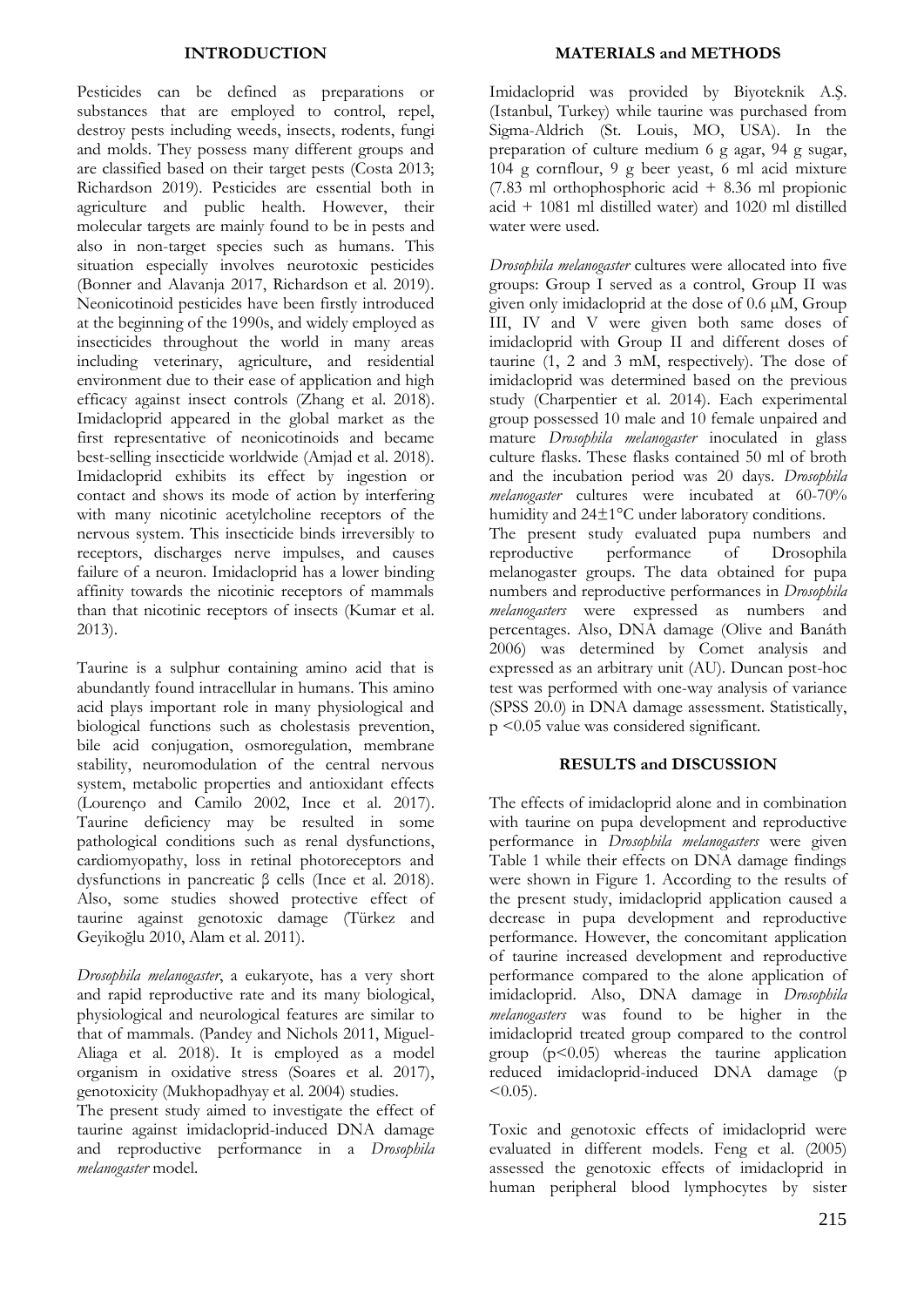chromatid exchanges (SCE) and micronucleus tests (MN) and comet assay. They reported that imidacloprid significantly affected the frequencies of SCE and MN  $(P<0.05)$  compared to negative controls. Also, comet assay results showed that DNA damage was significantly different in imidacloprid (0.05, 0.1 and 0.5 mg/l) treated group than the control (P<0.01). Zhang et al. (2000) evaluated genotoxicity of imidacloprid for the earthworm, *Eisenia fetida* by the comet assay, sperm deformity assessment, *V. faba* micronucleus tests, and a mouse bone-marrow micronucleus test. Sperm deformity test showed that imidacloprid levels of more than 0.5 mg/kg dry soil significantly induced sperm deformity (P<0.01). *V. faba* micronucleus tests and the mouse bone-marrow micronuclei test did not show significant differences (P>0.05) compared to the control group until they reached to a concentration of 100 mg/ml. However, the results of the comet assay indicated that the imidacloprid induced significant DNA damage  $(P<0.01)$  in earthworms. In another study, Feng et al. (2004) performed an acute toxicity test, MN test and comet assay of imidacloprid on amphibian, *Rana N. Hallowell*, which is a potent the bio-indicator of agricultural and aquatic ecosystems.LC<sub>50</sub>-48 h of imidacloprid were determined as 165 mg/l and 219 mg/l for tadpoles of *Rana limnocharis* and *Rana N. Hallowell*, respectively. A significant difference (P< 0.05) was found to be in the MN frequencies at the 8 mg/l concentration of imidacloprid compared to the control group. Comet assay results demonstrated significant differences (P<0.01) in the distributions of DNA damage grades between the negative controls and imidacloprid (0.05, 0.1, 0.2 and 0.5 mg/l) treated groups. A recent study conducted by Yucel and Kayis (2019) investigated imidacloprid-induced changes in *Galleria mellonella L.* (Lepidoptera: Pyralidae) by evaluating genotoxic, immunotoxic biochemical, and oxidative stress biomarkers at sublethal doses (0.25, 0.50, 0.75, and 1.00 mg) and at different time periods (24, 48, 72, and 96 h). They reported dose-dependent increases in MDA levels and activities of SOD and CAT. Also, they indicated that all imidacloprid doses significantly

increased micronucleus frequency while significantly decreased total hemocyte count as immunotoxic biomarker 24th, 48th, and 72nd hours. Charpentier et al. (2014) studied lethal and sublethal effects of Imidacloprid on Drosophila melanogaster and illuminated the effects induced by this neonicotinoid at very low concentrations. It was also reported that imidacloprid did not exhibit mutagenic or recombinogenic activity at the concentration of 5X10- <sup>5</sup>based on Somatic Mutation and Recombination Test (Frantzios et al. 2008).

Some studies have indicated that substances with antioxidant and anti-mutagenic properties showed protective effects against harmful effects caused by chemical agents on *Drosophila melanogaster* model (Uysal and Agar 2005, Prakash et al. 2014). Uysal and Agar (2005) investigated the protective activity of selenium on Aflatoxin B1-induced adverse effects on *Drosophila melanogaster*. They applied AFB1 and Se4<sup>+</sup> during the developmental period for egg, larva and pupae and reported that AFB1 extended metamorphosis process and decreased offsprings number. However, these adverse effects of AFB1 were reversed by selenium application (4.0 ppm and 8.0 ppm). The results of their study showed that selenium effectively inhibited abnormalities of *Drosophila melanogaster* during their developmental stages. Prakash et al. (2014) evaluated anti-mutagenic properties of caffeine on mutation rate induced by ethyl-methanesulfonate (EMS) in *Drosophila melanogaster* using wing mosaic assay and they found that EMS (0.5 mM and 1.0 mM) both  $48 \pm 4$  and 72 ± 4 h exhibited an increased mutation rate. Nonetheless, caffeine application significantly reduced the EMS-induced genotoxicity.

This study determined that taurine, whose antioxidant effects are proven by several studies (Ince et al. 2017, İnce et al. 2018) reversed imidacloprid-induced DNA damage and ameliorated productive performance of *Drosophila melanogaster*.



**Figure 1.** The effect of taurine on DNA damage in *Drosophila melanogasters* exposed to imidacloprid. Values with different letters show statistically significant differences  $(p<0.05)$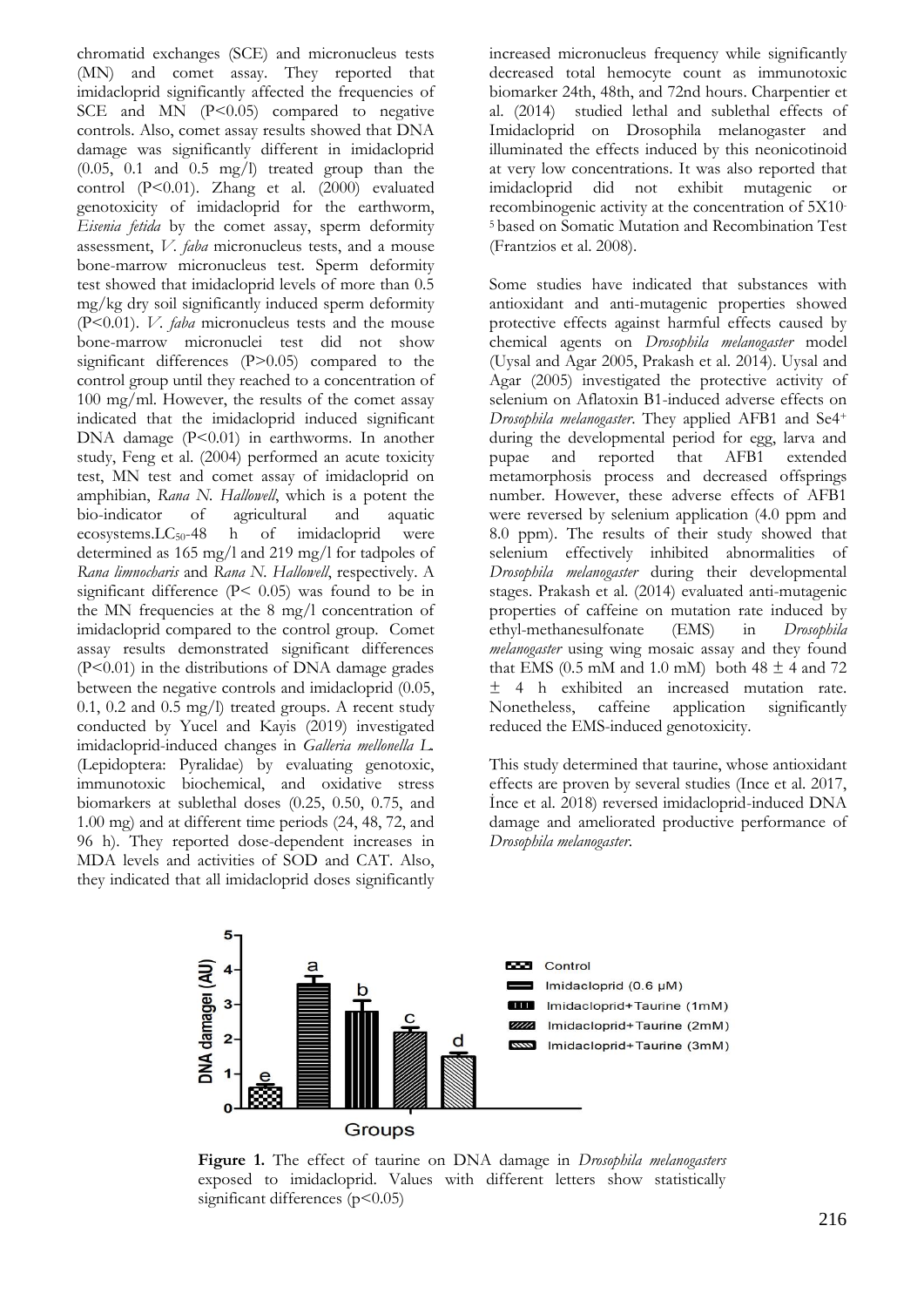**Table 1**. The effect of taurine on reproductive performance in *Drosophila melanogasters* exposed to imidacloprid.

| Groups                                 | Mature |               |      |               |       | Pupa        |               |
|----------------------------------------|--------|---------------|------|---------------|-------|-------------|---------------|
|                                        | Female | $\frac{0}{0}$ | Male | $\frac{0}{0}$ | Total | Development | $\frac{0}{0}$ |
| Control                                | 23     | 100           | 38   | 100           | 61    | 186         | 100.00        |
| II Imidacloprid $(0.6 \mu M)$          | C      | 21.74         | 6    | 15.79         | 11    | 30          | 16.13         |
| <b>III</b> Imidacloprid+Taurine (1 mM) |        | 30.43         | 9    | 23.68         | 16    | 49          | 26.34         |
| <b>IV</b> Imidacloprid+Taurine (2 mM)  | 14     | 60.87         | 16   | 42.11         | 30    | 88          | 47.31         |
| Imidacloprid+Taurine (3 mM)<br>V       | 15     | 65.22         | 22   | 57.89         | 37    | 115         | 61.83         |

#### **CONCLUSION**

Consequently, it was determined that imidacloprid negatively affected the reproductive performance and pupa development of *Drosophila melanogasters* and caused DNA damage. In contrast, taurine application with imidacloprid has been found to increase reproductive performance and pupa development. Also, taurine application prevented DNA damage in *Drosophila melanogasters*.

**Conflict of Interest:** The authors declare that they have no conflict of interest.

#### **REFERENCES**

- **Alam SS, Hafiz NA, Abd El-Rahim AH**. Protective role of taurine against genotoxic damage in mice treated with methotrexate and tamoxfine. Environ. Toxicol. Pharmacol. 2011;31(1): 143–52.
- **Amjad A, Azam I, Sarwar MK, Malik MF, Sattar A**. A review of imidacloprid toxicity in coccinellids. Arthropods. 2018;7(1): 1–10.
- **Bonner MR, Alavanja MCR**. Pesticides, human health, and food security. Food Energy Secur. 2017;6(3): 89–93.
- **Charpentier G, Louat F, Bonmatin JM, Marchand PA, Vanier F, Locker D, Decoville M**. Lethal and sublethal effects of imidacloprid, after chronic exposure, on the insect model drosophila melanogaster. Environ. Sci. Technol. 2014;48(7): 4096–102.
- **Costa LG** Toxic Effects of Pesticides. In: Klaassen CD (ed) Casarett & Doull's toxicology: the basic science of poisons. 2013. McGraw-Hill Education, New York.
- **Feng S, Kong Z, Wang X, Peng P, Zeng EY**. Assessing the genotoxicity of imidacloprid and RH-5849 in human peripheral blood lymphocytes in vitro with comet assay and cytogenetic tests. Ecotoxicol. Environ. Saf. 2005;61(2): 239–46.
- **Feng S, Kong Z, Wang X, Zhao L, Peng P**. Acute toxicity and genotoxicity of two novel pesticides on amphibian, Rana N. Hallowell. Chemosphere. 2004;56(5): 457–63.
- **Frantzios G, Paptsiki K, Sidiropoulou B, Lazaridis I, Theophilidis G, Mavragani-Tsipidou P**. Evaluation of insecticidal and genotoxic effects of imidacloprid and acetochlor in Drosophila melanogaster. J. Appl. Entomol. 2008;132(7): 583–90.
- **İnce S, Acaröz U, Arslan-Acaröz D, Varol N, Gürler Z, Küçükkurt İ, Demirel HH, Eryavuz A**. Sıçanlarda Akrilamid ile İndüklenen Oksidatif Strese Karşı Taurinin Koruyucu Etkisi. Kocatepe Vet. J.2018;11: 1–12.
- **Ince S, Arslan-Acaroz D, Demirel HH, Varol N, Ozyurek HA, Zemheri F, Kucukkurt I**. Taurine alleviates malathion induced lipid peroxidation, oxidative stress, and proinflammatory cytokine gene expressions in rats. Biomed. Pharmacother. 2017;96 (May): 263–8.
- **Kumar A, Verma A, Kumar A**. Accidental human poisoning with a neonicotinoid insecticide, imidacloprid: A rare case report from rural India with a brief review of literature. Egypt. J. Forensic Sci. Forensic Medicine Authority; 2013;3(4): 123–6.
- **Lourenço R, Camilo ME**. Taurine: A conditionally essential amino acid in humans? An overview in health and disease. Nutr. Hosp. 2002;17(6): 262–70.
- **Miguel-Aliaga I, Jasper H, Lemaitre B**. Anatomy and Physiology of the Digestive Tract of Drosophila melanogaster. Genetics. 2018;210(2): 357–96.
- **Mukhopadhyay I, Chowdhuri DK, Bajpayee M, Dhawan A**. Evaluation of in vivo genotoxicity of cypermethrin in Drosophila melanogaster using the alkaline Comet assay. Mutagenesis. 2004;19(2): 85-90.
- **Olive PL, Banáth JP**. The comet assay: A method to measure DNA damage in individual cells. Nat. Protoc. 2006;1(1): 23-29.
- Pandey UB, Nichols CD. Human Disease Models in Drosophila melanogaster and the Role of the Fly in Therapeutic Drug Discovery. Barker EL, editor. Pharmacol. Rev. 2011;63(2): 411–36.
- Prakash G, Hosetti B, Dhananjaya B. Protective effect of caffeine on Ethyl methanesulfonate-induced wing primordial cells of Drosophila melanogaster. Toxicol. Int. 2014;21(1): 96–100.
- **Richardson JR, Fitsanakis V, Westerink RHS, Kanthasamy AG**. Neurotoxicity of pesticides. Acta Neuropathol. 2019;138(3): 343–62.
- **Soares JJ, Rodrigues DT, Gonçalves MB, Lemos MC, Gallarreta MS, Bianchini MC, Gayer MC, Puntel RL, Roehrs R, Denardin ELG**. Paraquat exposure-induced Parkinson's disease-like symptoms and oxidative stress in Drosophila melanogaster: Neuroprotective effect of Bougainvillea glabra Choisy. Biomed. Pharmacother. 2017;95(July): 245–51.
- **Türkez H, Geyikoğlu F**. The Anti-Genotoxic Effect of Taurine on Aluminum Sulphate-Induced DNA Damage in Human Peripheral Lymphocytes. Eur. J. Biol. 2010;69(1): 25–32.
- **Uysal H, Agar G**. Selenium protective activity against Aflatoxin B1 adverse affects on Drosophila melanogaster. Brazilian